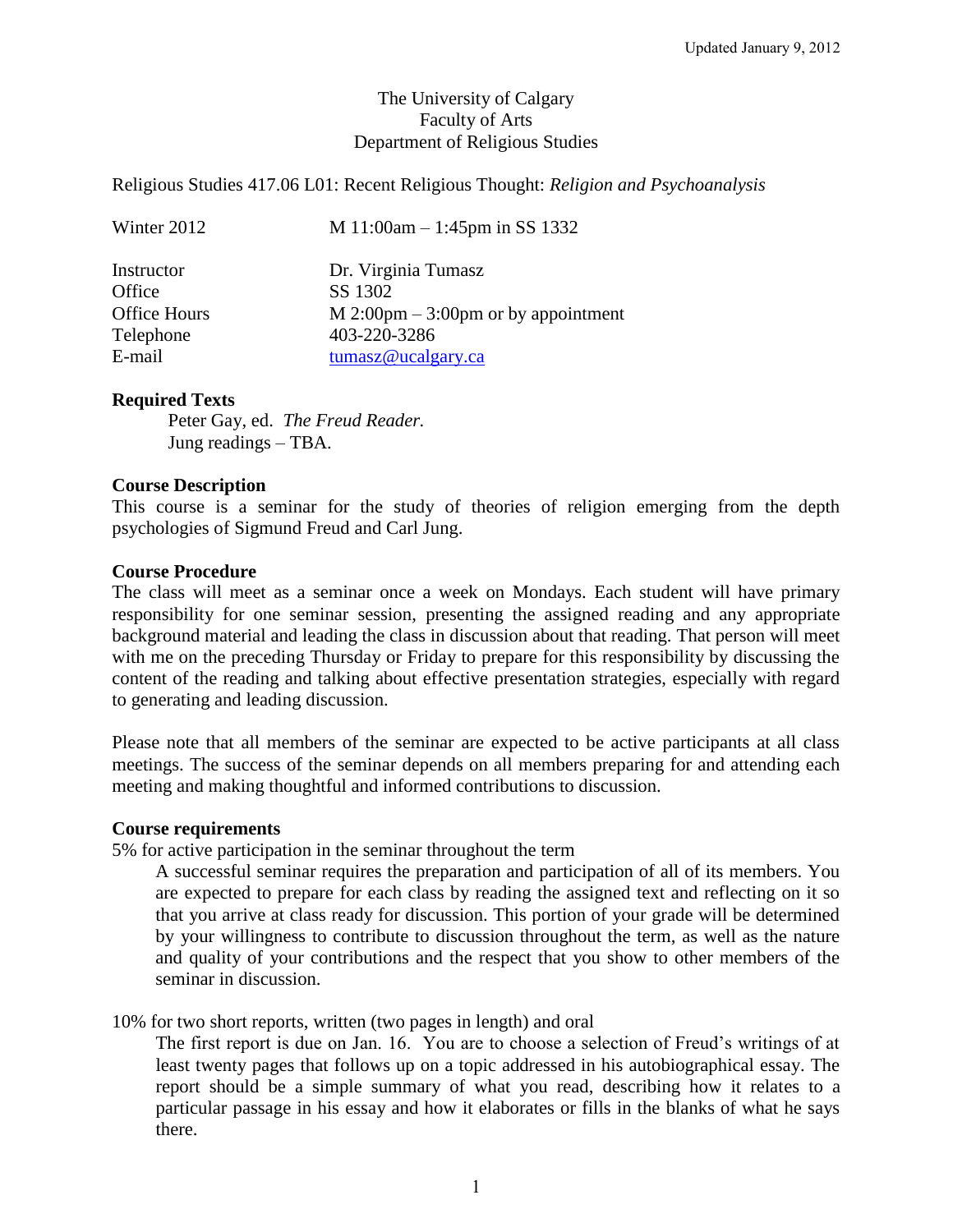The second report can be done for any other session except the one that you are leading. You are to locate a review of or commentary on the work under consideration for that week and write a short (two-page) summary of it.

10% for four written responses to assigned texts (pass/fail)

You are required to write four short response papers, each about two pages in length. The papers will be equally weighted and amount in total to 15% of your final grade. The responses will be marked Pass/Fail. The Pass will be counted as an 'A' and the Fail will be counted as an 'F.'

You can complete this requirement for any four sessions starting with the third week (Jan. 23). You cannot write a response paper for the session that you are responsible to lead or for the one for which you are reporting on a secondary source.

Written responses should consist of critical reflections on the text and the careful articulation of questions that the text raises for you. They should not summarize the text.

Responses must be handed in at the beginning of class. In no case will a response be accepted at a later time, as this would defeat the purpose of the assignment, which is to prepare for class discussion by focused reflection. For the same reason, neither will the response paper be accepted if you cannot stay for class on that day.

40% for seminar presentation and direction of discussion

The student responsible for Monday's seminar will make arrangements to meet with me at the end of the preceding week to discuss the material and to develop presentation and discussion strategies.

You are required to prepare a handout for distribution to the class to facilitate your presentation. You must bring a draft of the handout to your consultation with me.

After your presentation, you are required to submit a self-assessment of about one page in length. The self-assessment should be emailed to me be the end of the day on the Wednesday following your presentation. Failure to complete this requirement will result in a penalty of one full letter-grade (e.g., a drop from a B to a C) on the presentation.

Your grade will reflect an assessment of your preparation, your handout, your presentation, and your self-assessment.

35% for research essay, due April 13

In an essay of about ten pages (3000 words), students will undertake a comparison of Freud and Jung on a particular topic and discuss how their understandings of that topic relate to their views on religion.

You must email me a statement of your research topic, including a tentative bibliography, by March 12. Your bibliography should include both primary and secondary sources. There should be no less than three secondary sources. Cite your sources using the MLA style of documentation.

Your essay must present a thesis and develop an argument for the thesis.

In grading the essay, I will take into account the sophistication of your analysis and cogency of your argument, your writing style, and the selection, use, and documentation of sources.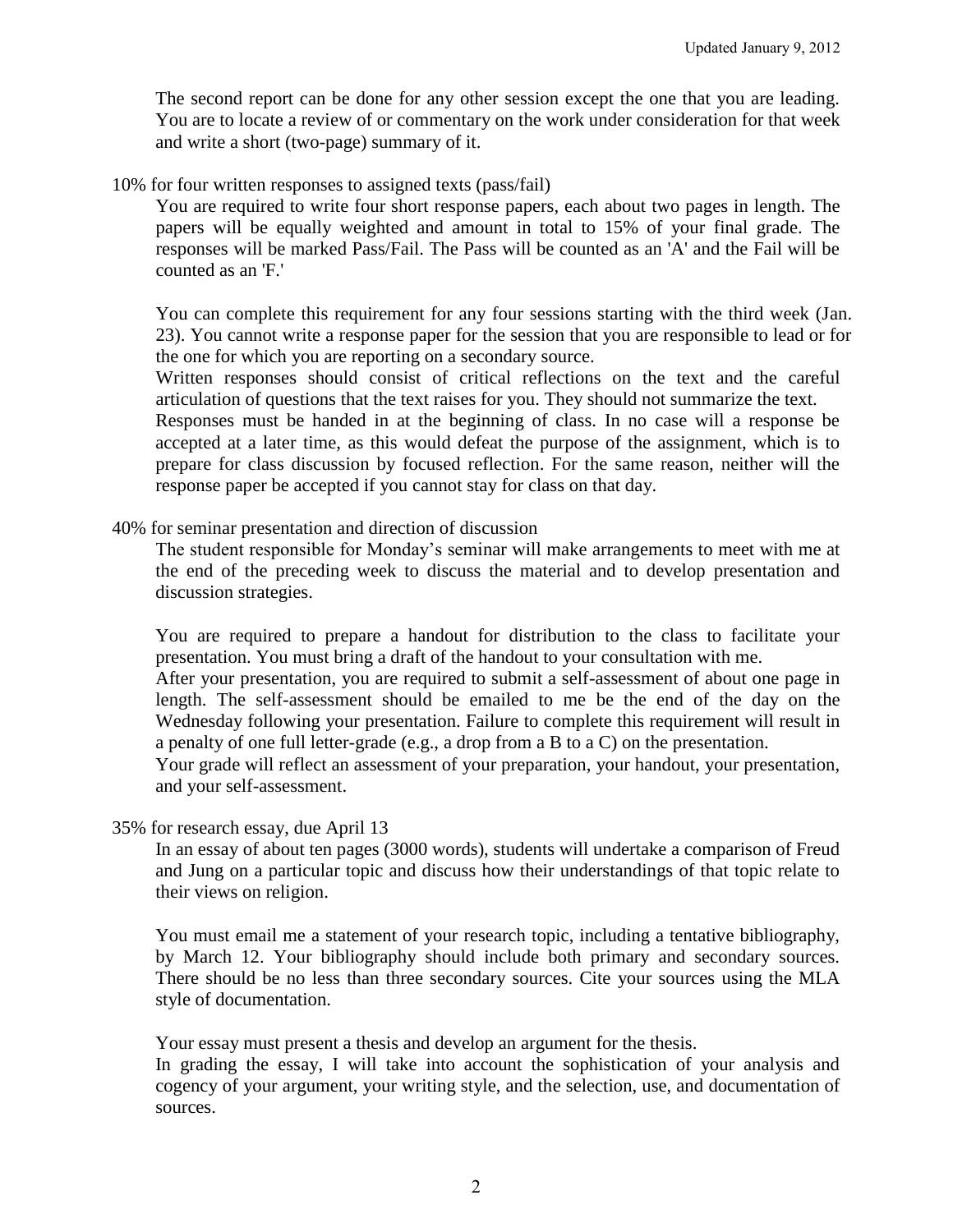You will be required to present your research conclusions in class on April 2. A penalty of one full letter grade will be imposed if you fail to meet this requirement or if it is obvious that you did not prepare for the presentation.

## **Core competencies**

Some of the skills that students can expect to develop in completing the work for this course include:

- careful reading of texts
- critical analysis
- organization of material for presentation
- oral presentation
- effective direction of discussion
- written communication
- independent research

## **Grading**:

A letter grade will be assigned to each component of the course (with the above-noted exception of the weekly written responses) according to the University's "Undergraduate Grading System," which appears in the University Calendar:

| $A+$         | 4.00 | Outstanding.                                                                                     |
|--------------|------|--------------------------------------------------------------------------------------------------|
| A            | 4.00 | Excellent - superior performance, showing comprehensive understanding<br>of subject matter.      |
| $A-$         | 3.70 |                                                                                                  |
| $B+$         | 3.30 |                                                                                                  |
| B            | 3.00 | Good - clearly above average performance with knowledge of subject<br>matter generally complete. |
| $B-$         | 2.70 |                                                                                                  |
| $C+$         | 2.30 |                                                                                                  |
| $\mathbf C$  | 2.00 | Satisfactory - basic understanding of the subject matter.                                        |
| $C-$         | 1.70 |                                                                                                  |
| $D+$         | 1.30 |                                                                                                  |
| D            | 1.00 |                                                                                                  |
| $\mathbf{F}$ | 0    | Fail - unsatisfactory performance or failure to meet course requirements.                        |

N.B. All written assignments will be graded with regard to both form and content.

### **Academic Honesty**

Plagiarism is not tolerated at the University of Calgary and has serious consequences. Your essays/presentations must be your own work and inadequate referencing may be seen as plagiarism. Please see the relevant sections on Academic Misconduct in the current University Calendar. If you have questions about correct referencing, please consult your instructor.

### **Academic Accommodation**

It is the student's responsibility to request academic accommodations. If you are a student with a documented disability who may require academic accommodation and have not registered with the Disability Resource Centre, please contact their office at 403-220-8237. Students who have not registered with the Disability Resource Centre are not eligible for formal academic accommodation. You are also required to discuss your needs with your instructor no later than **fourteen (14) days** after the start of the course.